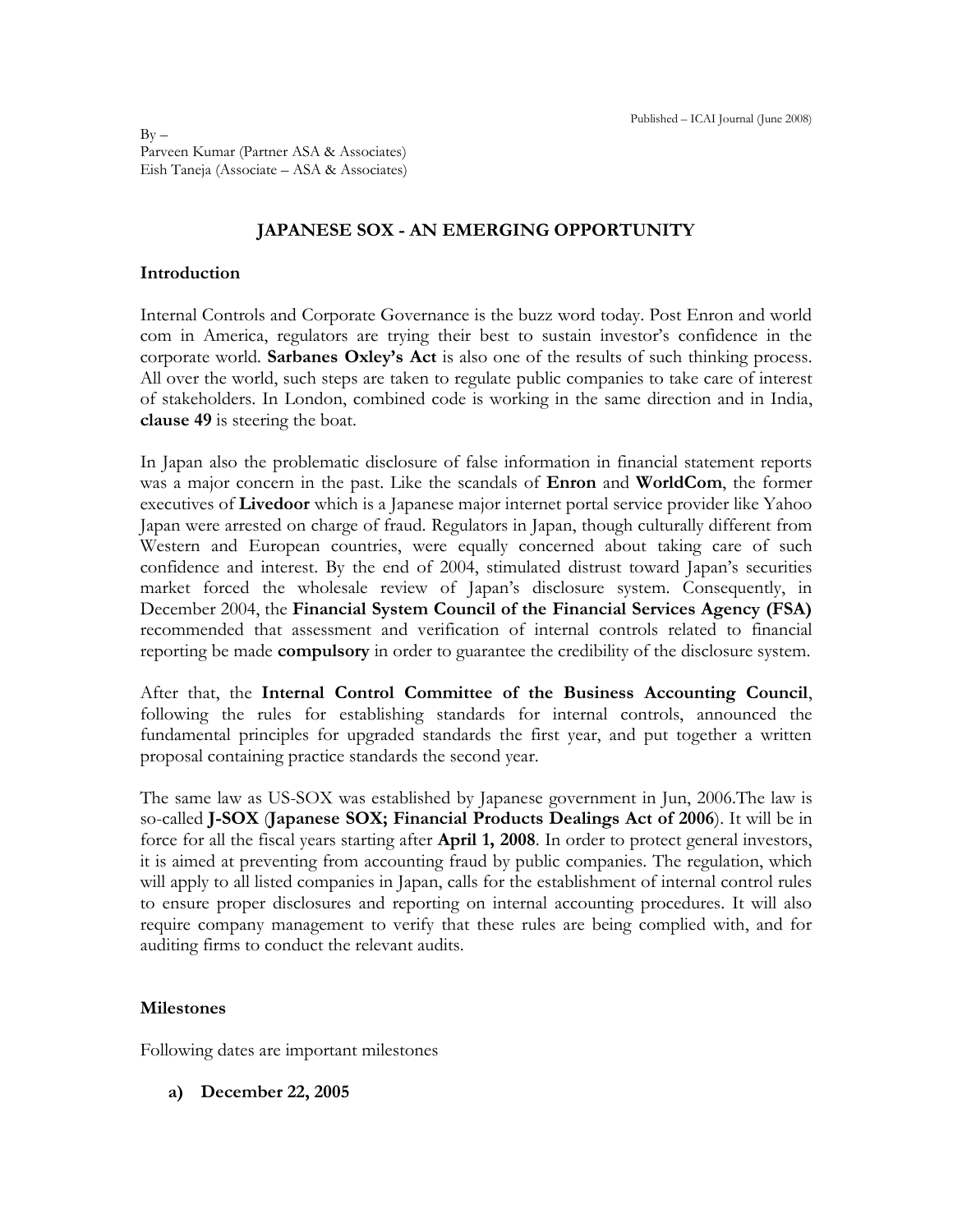Schedule Report of the First Subcommittee of the Financial System Council titled as "Legislation for "the Investment Services Law (provisional title)"

#### **b) March 10, 2006**

Cabinet decision on the following two bills for legislating the "Financial Instruments and Exchange Law"

- i) bill for amending the Securities and Exchange Law and other financial laws
- ii) bill for abolishing and amending the related laws to implement the above bill for amending the Securities and Exchange Law and other financial laws

### **c) March 13, 2006**

Submission of the bills to the Diet (Japanese Legislature)

**d) June 7, 2006**

Passage of the bills in the Diet

**e) June 14, 2006**

Promulgation of the legislations

**f) April, 2008** 

J-SOX Mandatory requirement for Listed Companies

### **Compliance Requirements**

The U.S. Public Company Accounting Reform and Investor Protection Act of 2002 ("SOX Act") consist of 11 titles containing a total of 69 sections. The stipulations in **Section 404 of Title IV-US SOX** are similar in content to the provisions and stipulations contained in both **Article 24, Section 4, Paragraph 4 of Japan's Financial Instruments and Exchange Law and Article 193, Section 2, Paragraph 2 of Japan's Securities and Exchange Law.** These legal provisions are sometimes referred to as the Japanese version of the SOX Act.

Besides other important issues, as per section 24-4-4 of the Financial Service Act, 2006 of Japan, all the listed corporate will have to present a report on Internal Controls as part of Annual Financial Reports for the fiscal years starting after April 1, 2008.

### **The difference in adoption of US-SOX & J-SOX**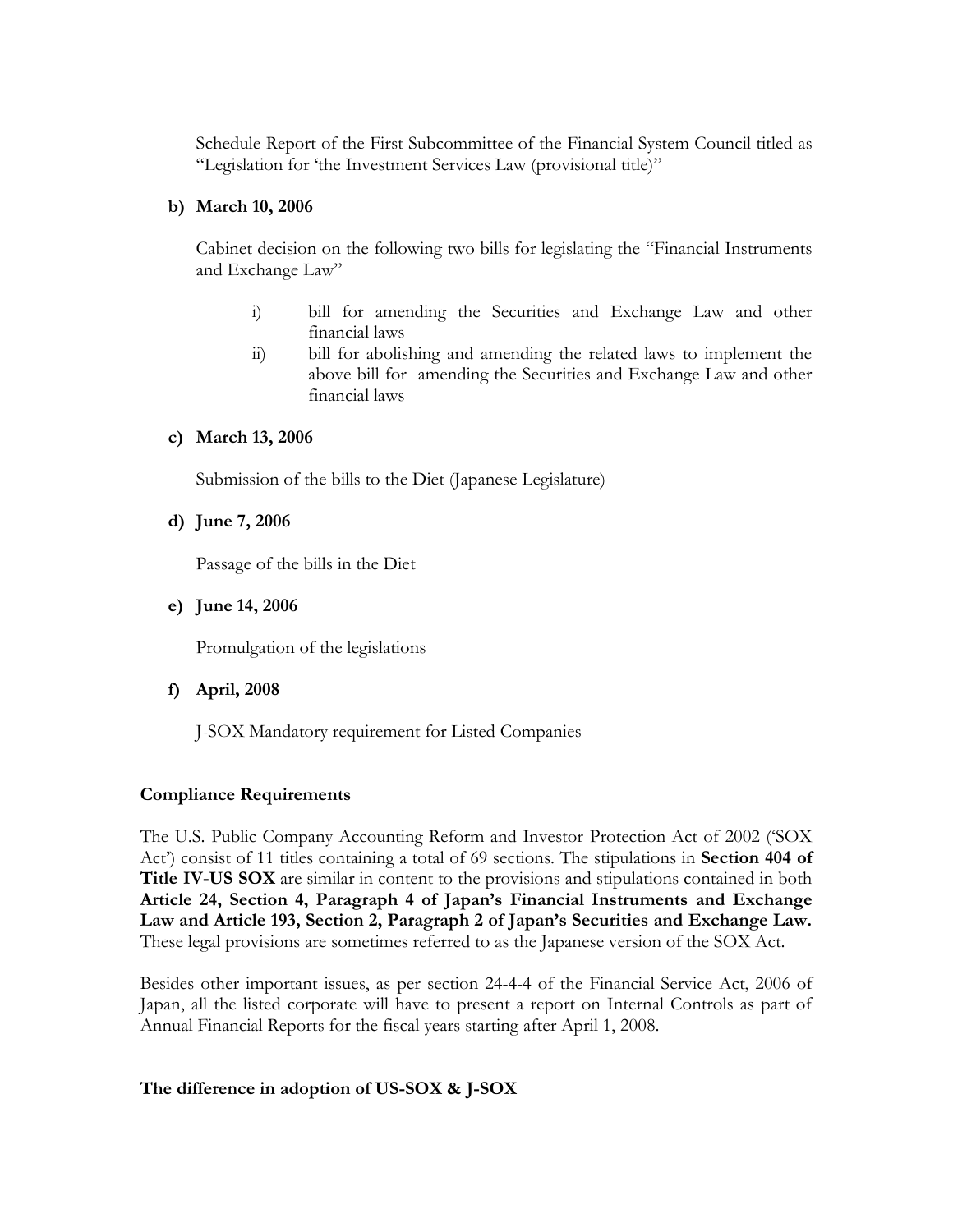SOX act is the same and both US Sox and J Sox have focus on documentation and putting responsibility on the management, yet there are some key differences in the Countries and the way it has to be adopted in both places.

- a) The biggest difference between the two countries lies in the methodology employed by outside auditors. In the United States, the main method used is direct reporting, whereby accountants go to company's offices to audit where the risks lie and verify whether the checking function is working or not. In Japan, on the other hand, auditors mainly conduct indirect inspections.
- b) Japan will not adopt the type of direct reporting approach used in the United States, because it can be assumed that this is already being implemented during inspections conducted by in-house auditors which are installed in corporate structure in Japan.
- c) The major burden for SOX compliance is documentation of all of the activities in a company. It makes additional cost of more than 3-5 million dollars. If J-SOX follows US-SOX as it is, it must arouses devaluation of all Japanese public companies and elevate the hurdle of IPO. Therefore, not only executives of Japanese public companies but also some of the Committee members insist that it should be much simpler than US-SOX.
- d) Liquidation of employees in Japanese economy is less than that of the US. Business process and business rules are handed down from person to person. They are not clearly documented in detail. There are very few manuals / SOP"s in Japan unlike in US where the Focus on Documentation is much higher.

### **Framework**

Implementing Standards on the assessment and audit of internal controls over Financial Reporting" is composed of three parts;

- 1) Internal Control Framework
- 2) Assessment of Internal Control over Financial Reporting and
- 3) Auditing Internal Control over Financial Reporting.

Though it would follow the Internal Control Framework of COSO, 1 additional item is included for each objective and composing elements. In short, the 4th objective, "Custody of Assets" and the 6<sup>th</sup> composing elements "IT (Information Technology)" was added.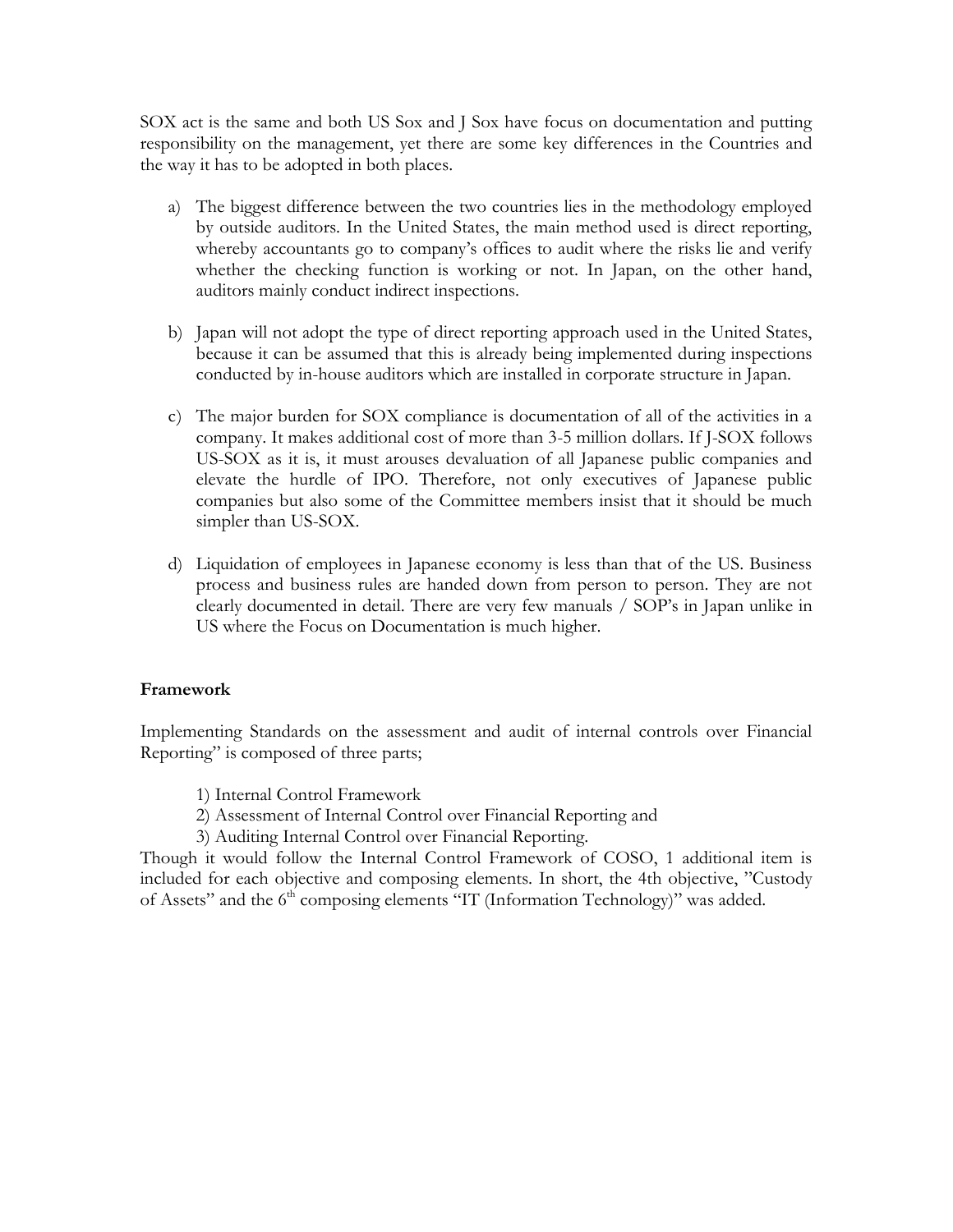

## **Some specific Parameter's to be observed while working for J-SOX**

For a Chartered Accountant, it is important to know some protocols to enter Japanese market

- 1. It takes long time to built confidence among Japanese clients. Communication and pre planning is critical. A Japanese company would like to know beforehand the timelines. Once committed, it is very difficult to convince them about the delay.
- 2. Sharing case studies is very effective. So the best way is the get your acceptance in one and then that Business case gets you more Business.
- 3. You have to start with Zero base. The most popular solution in the US / India is not necessarily corresponded to the most popular one in Japanese market. It means that you have a chance to make big success even if you are not listed on top Ranks" in US/Indian market.
- 4. You should cooperate with influential system consultants, integrators and strong distributors. When you speak with Japanese candidates as partner, do not hurry to make a contract. They start business without it.

# **Planning Ahead**

Companies listed in Japan and operating in India as subsidiary companies, will need to Report the J-SOX Compliance to the main Companies in Japan.

To implement the guidelines and preparing documentation, attention is to be given on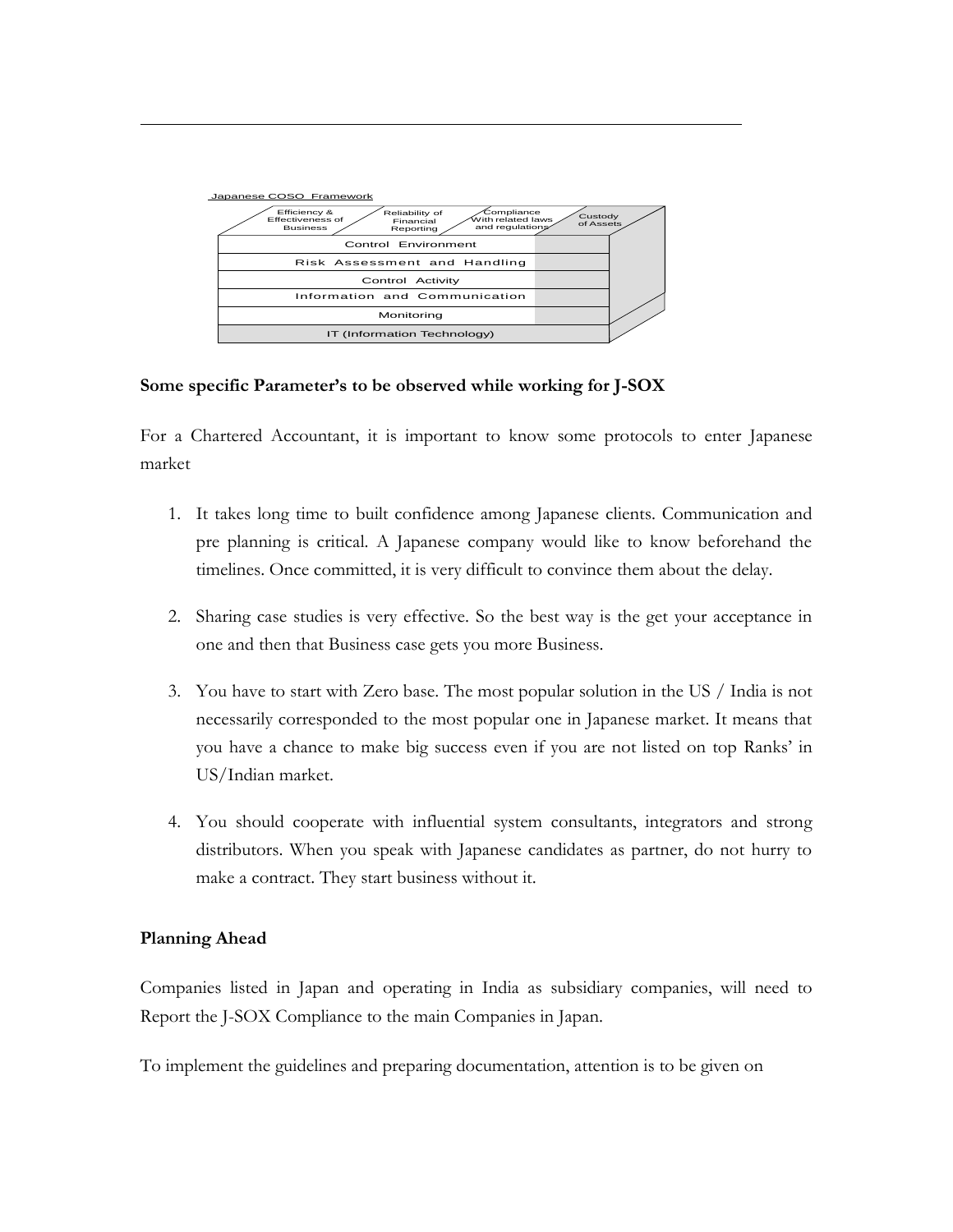- (i) Defining Process
- (ii) Documentation of Process Maps
- (ii) Defining the risks and controls in the process
- (iii) After identifying the risk at each step, implementation of controls document the steps taken to mitigate the such risks and implementation of Controls to counter the Risk
- (iv) Testing of the Process regularly
- (v) Reporting to Management the results of the tests and the controls in place.

A Chartered Accountant is the best person to help in the compliance of J-SOX. To prepare for J-SOX compliance, documentation is must. A workflow tool is very helpful to draw business flow and document business activities. Tools like MS-Visio or MS-Excel/MS-word help in a big way in documentation. Following is an example of defining process, mapping and identifying risks and controls.